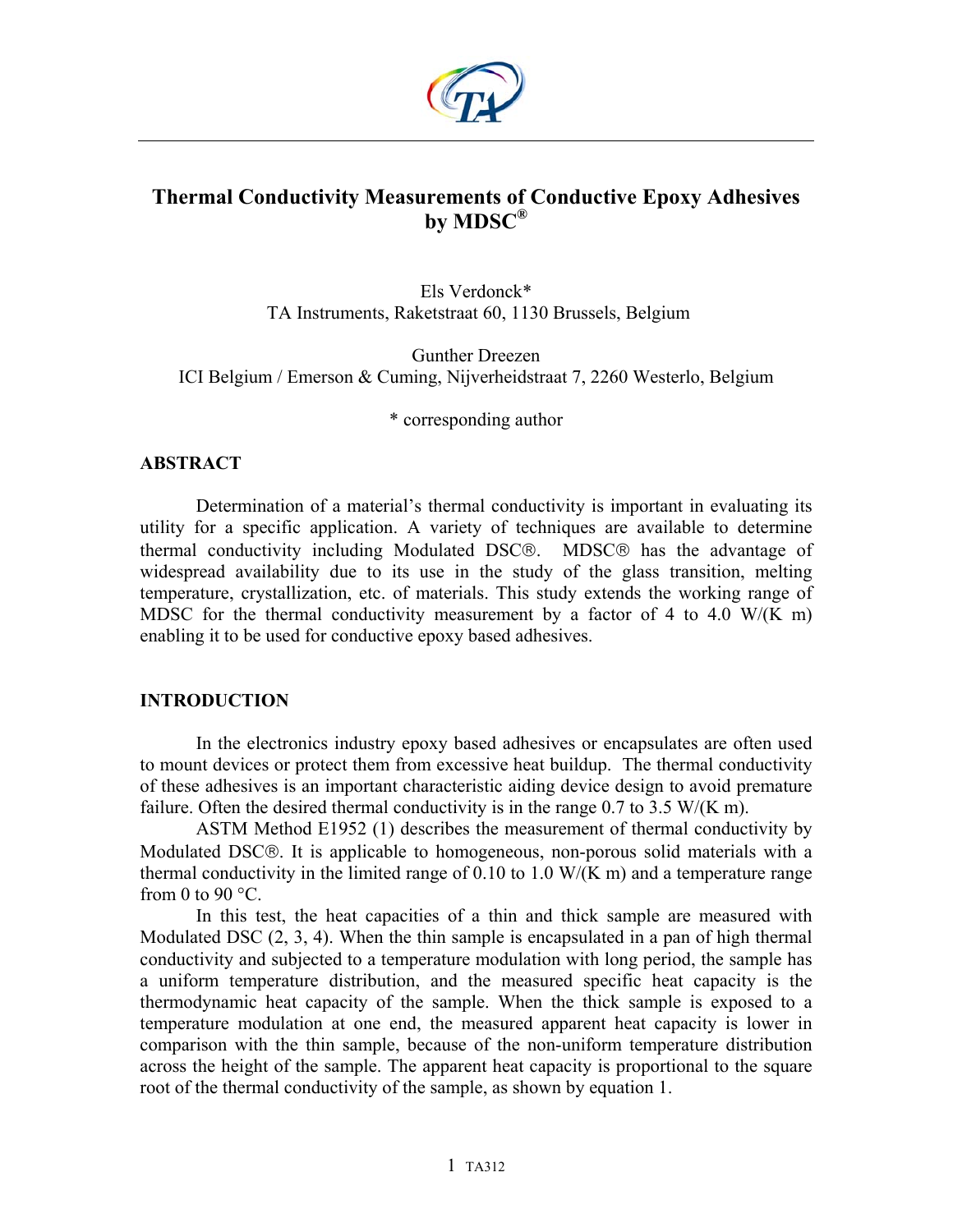$$
K = (8 L C2) / (C_p M d2 P)
$$
 (1)

*K* is the observed thermal conductivity in  $W/(K \, m)$ , *C* is the apparent heat capacity in mJ/K for the thick sample,  $C_p$  is the specific heat capacity in  $J/(g K)$  for the thin sample, L is the sample height in mm for the thick sample, *M* is the thick sample mass in mg, *d* is the thick sample diameter in mm, and *P* is the modulation period in s.

Using equation 1 the thermal conductivity of a sample is derived from the heat capacity measured on a thin and thick sample and some geometric and experimental factors. If the thermal conductivity of the sample is low and approaches that of the surrounding purge gas, a correction to the observed thermal conductivity is necessary to compensate for heat loss through the sample side (4).

To obtain a reliable thermal conductivity measurement, the thickness for the thick sample must be sufficiently large that the temperature wave does not penetrate the full length of the sample. To increase the upper thermal conductivity limit, either the sample thickness must be increased or the penetration depth decreased. Typically the sample thickness is limited by the size of the DSC furnace to 3-4 mm (4). The penetration depth is given by  $(5)$ :

$$
d_p = (2 D / \omega)^{1/2} \tag{2}
$$

where  $d_p$  is the penetration depth, *D* is the thermal diffusivity  $[= K / (C_p \rho)]$ ,  $\rho$  is density and  $\omega$  is angular frequency (=  $2 \Pi / P$ ).

According to equation 2 decreasing the period of the modulated measurement decreases the penetration depth. Typically a period of 60-100 s is used (1). The upper thermal conductivity limit of about 1.0 W/(K m) is reached for a sample like Pyrex® glass. For Pyrex the ratio between apparent heat capacity and specific heat capacity, measured with an 80 s modulation period, is about 0.80 (4). For lower thermal conductivity materials like polystyrene this ratio is only about 0.45 (4). This ratio is an indication of the ease with which temperature uniformity is achieved across the sample. Above a ratio of 0.80 the apparent heat capacity approaches too close the specific heat capacity, resulting in an unreliable thermal conductivity determination. By reducing the period from 80 to 20 s the limiting ratio of 0.80 is expected to be reached only at conductivity higher than 1.0  $W/(K \, m)$ , and so the upper thermal conductivity limit is extended.

Recently a new heat flow measurement technique, known as  $T_{\text{zero}}$ <sup> $M$ </sup> technology, was developed, that greatly improves the modulated measurement  $(6, 7, 8, 9)$ . This approach is based on a new DSC sensor and the use of a pan corrected four-term heat flow equation. Modulation periods as short as 20 s can readily be used. This DSC technique is explored to extend the range of thermal conductivity currently assessed by Modulated DSC, and to study the thermal conductivity of conductive epoxy based adhesives.

#### **EXPERIMENTAL**

The two necessary heat capacity measurements are performed on a TA Instruments Q1000 DSC, equipped with Modulated  $DSC^{TM}$  and using the four-term heat flow equation (6). Nitrogen is used as a purge gas. The temperature and enthalpy calibration are performed using indium. The heat capacity calibration is performed with sapphire. The measurements are done at 25  $^{\circ}$ C, with modulation amplitude of 0.5  $^{\circ}$ C.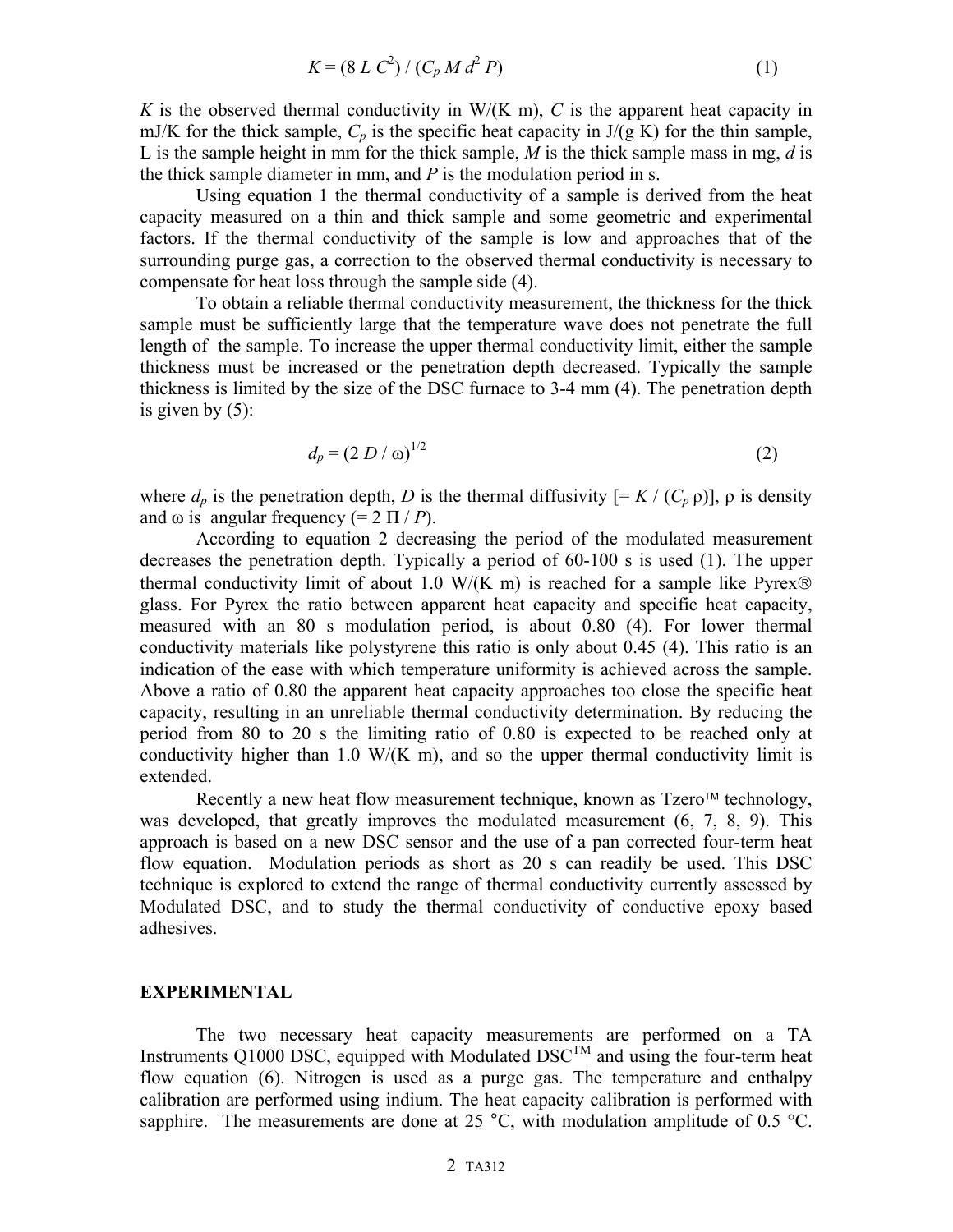The modulation period is 20 s and the measurements are compared to measurements at 100 and 40 s period.

The specific heat capacity measurements are performed on thin disks, with a thickness of 0.5-0.8 mm and a diameter of 5.20 mm  $\pm$  0.05 mm. These samples are placed directly on the DSC sensor, after moistening with silicone oil used to improve the thermal contact between sensor and sample. The sensor on the reference side is moistened as well with the silicone oil. This procedure differs from the original procedure described in (4), where the thin sample is encapsulated in a crimped sample pan.

The apparent heat capacity measurements are performed on right circular cylinders, with smooth and parallel faces. The thickness is between 3.0 and 4.0 mm and the diameter is 5.20 mm  $\pm$  0.05 mm. These samples are placed directly on the DSC sensor, after moistening the sample sensor lightly with silicone oil. The reference sensor is equally moistened. This procedure differs from the procedure described in (4), where in between sample and wetted sensor, a thin aluminum disk is placed to ensure a uniform temperature distribution.

### **RESULTS AND DISCUSSION**

Five different conductive epoxy resins are investigated. Heat capacity of a thin and thick sample is measured with MDSC and the thermal conductivity is calculated using equation 1. The results are summarized in Table 1. The influence of different modulation periods is illustrated in Figures 1 and 2.

For the most conductive samples (1 and 2) good agreement is found between the MDSC measurement at 20 s period and other techniques. For these samples at a period of 70-100 s the ratio between apparent and specific heat capacity equals unity; at 20 s it is below 0.80, which seems to be the critical upper limit.

For the intermediate conductive samples (3 and 4) the MDSC result at 20 s period is lower than expected. The ratio between apparent heat capacity and specific heat capacity is in this case about 0.42. This is possibly around a critical lower limit, below which the modulation becomes too fast for the sample to follow. The result at 100 s period is also too low. However in this case  $C/C_p$  is far above 0.80 and the result no longer accurate. A 40 s period ( $C/C_p$ = 0.65) seems to be a good compromise, and thermal conductivity in good agreement with the other techniques is found.

As expected, low thermal conductivity value is found at 20 s for low conductivity material sample 5. At 100 s the value is higher than measured with other techniques. It should be noted, however, that the correction for heat loss through the sample side, as described in (4), is not taken into account in this study. For the high and intermediate conductive samples this correction is negligible, while for this low conductivity material it is necessary to consider this "shunting" heat flow.

For sample 1 the mean thermal conductivity result from 5 measurements is 3.96  $W/(K \text{ m})$  with a standard deviation of 0.32  $W/(K \text{ m})$  or 8 %. The relative standard deviation is in good agreement with reference (10), where for lower conductivity materials like PS and PMMA a within laboratory relative standard deviation of 12 % is found.

The thick samples are placed directly on the wetted sensor, without using an aluminum foil in between. In reference (4) aluminum foil is recommended to distribute the heat more evenly over the sample area, since the sample diameter is somewhat larger than the sensor diameter. In the present study, where better conducting samples are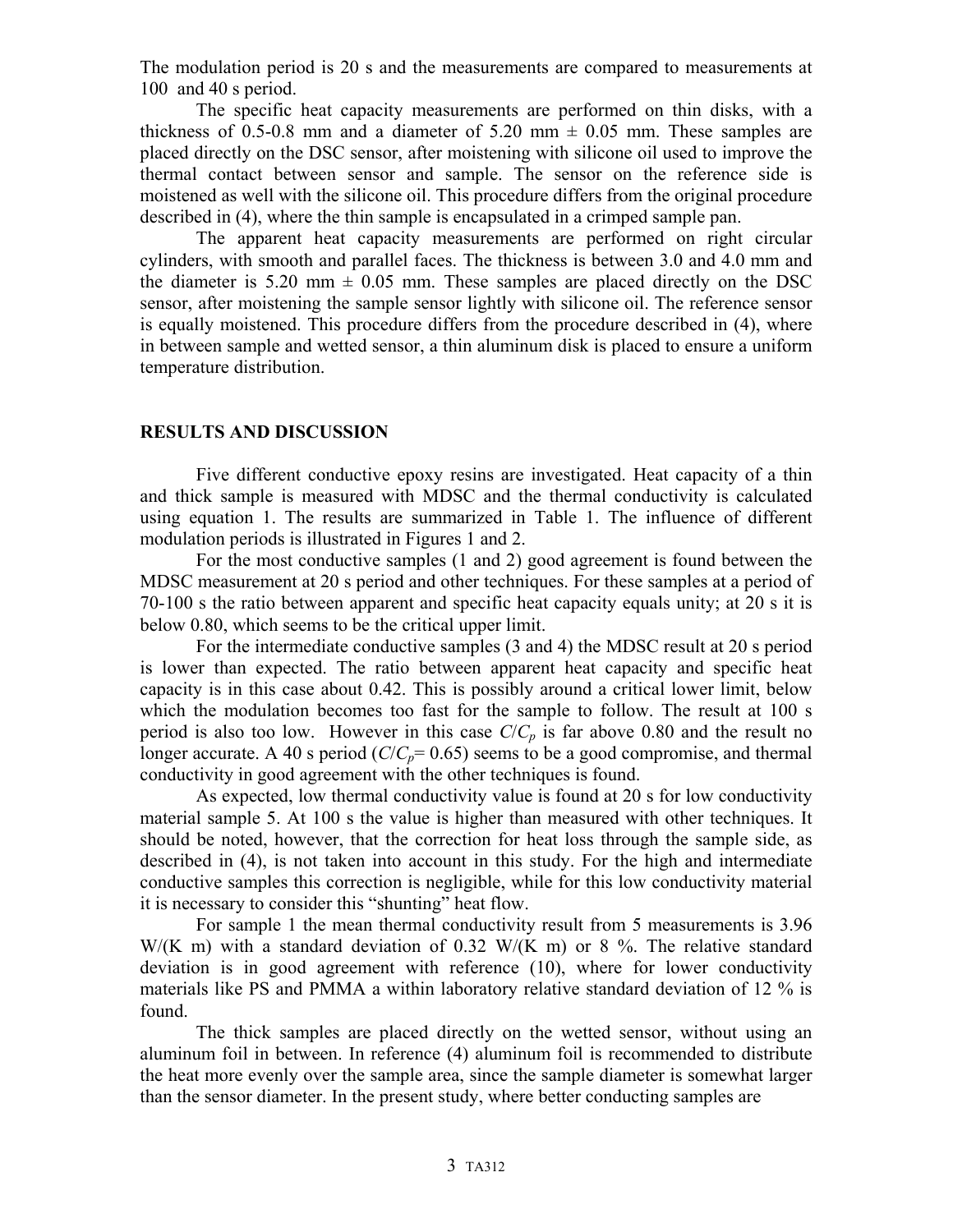

Figure 1 – Ratio of the Apparent heat Capacity  $\odot$  to the Specific Heat capacity  $(C_p)$ Versus Modulation Period for Different Samples



Figure 2 – Thermal Conductivity Versus Modulation Period for Different Samples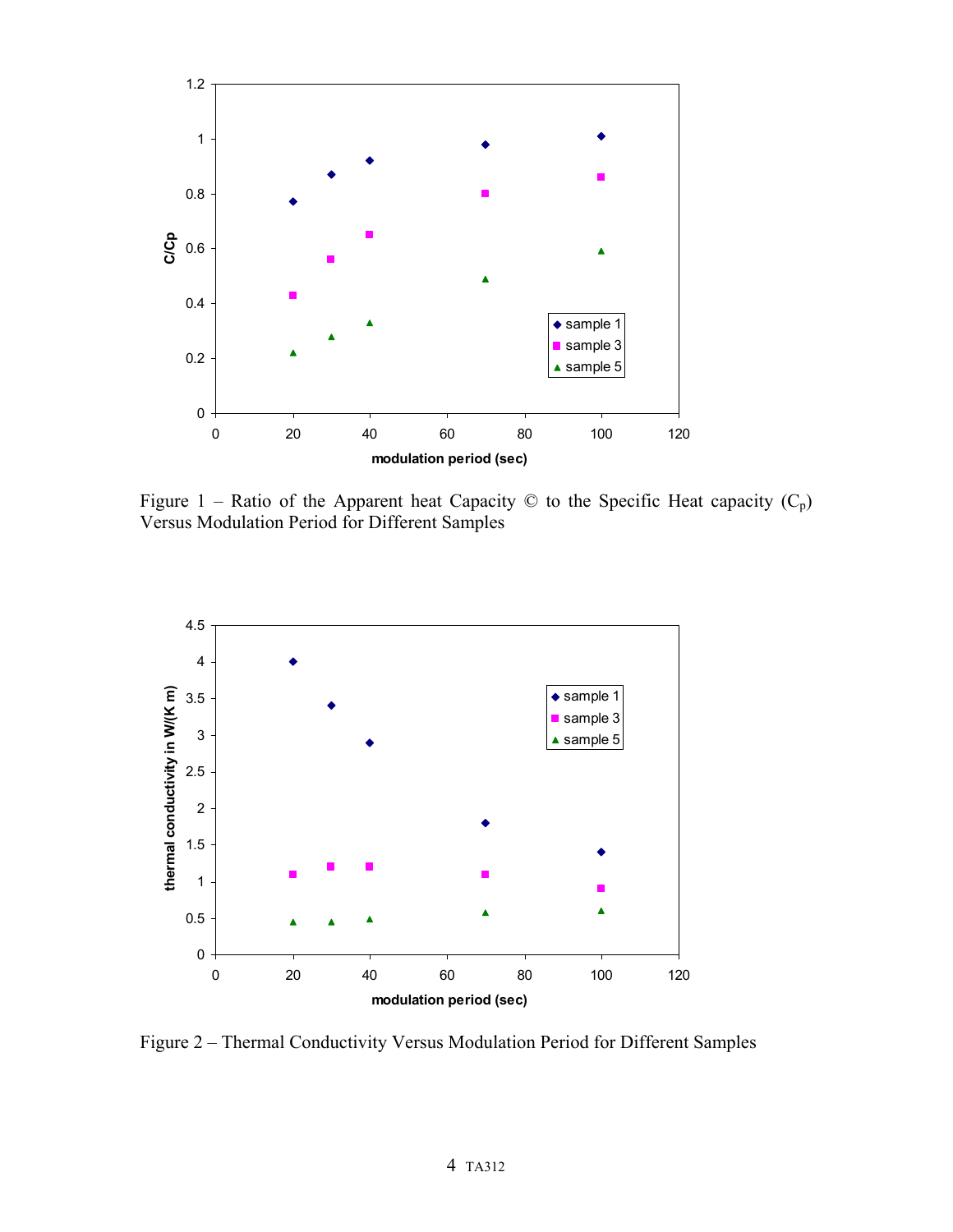**Table 1 -**Thermal Conductivity of Various Conductive Epoxy Resins Measured with MDSC. Influence of modulation period on the result. Comparison with results obtained by other techniques (laser flash technique, hot disk method).  $C_p$  is the specific heat capacity measured on the thin sample, *C* is the apparent heat capacity measured on the thick sample.

|                |             |                    |               | Thermal conductivity<br>in $W/(K m)$ |             |
|----------------|-------------|--------------------|---------------|--------------------------------------|-------------|
| Sample         | Period in s | $C_p$ in $J/(g K)$ | Ratio $C/C_p$ | <b>MDSC</b>                          | Other       |
|                |             |                    |               |                                      | techniques  |
| $\mathbf{1}$   | 20          | 0.42               | 0.77          | 4.0                                  | $3.8 - 3.9$ |
|                | 30          |                    | 0.87          | 3.4                                  |             |
|                | 40          |                    | 0.92          | 2.9                                  |             |
|                | 70          |                    | 1.0           | 1.8                                  |             |
|                | 100         |                    | 1.0           | 1.4                                  |             |
| $\overline{2}$ | 20          | 0.48               | 0.67          | 2.6                                  | $2.5 - 2.7$ |
| $\overline{3}$ | 20          | 0.95               | 0.43          | 1.1                                  | $1.2 - 1.4$ |
|                | 30          |                    | 0.56          | 1.2                                  |             |
|                | 40          |                    | 0.65          | 1.2                                  |             |
|                | 70          |                    | 0.80          | 1.1                                  |             |
|                | 100         |                    | 0.86          | 0.88                                 |             |
| $\overline{4}$ | 20          | 0.92               | 0.42          | 0.98                                 | $1.2 - 1.4$ |
|                | 40          |                    | 0.65          | 1.2                                  |             |
|                | 100         |                    | 0.91          | 0.95                                 |             |
| 5              | 20          | 1.10               | 0.21          | 0.44                                 | 0.5         |
|                | 30          |                    | 0.28          | 0.45                                 |             |
|                | 40          |                    | 0.33          | 0.48                                 |             |
|                | 70          |                    | 0.49          | 0.57                                 |             |
|                | 100         |                    | 0.60          | 0.60                                 |             |

investigated, it is found that the use of the aluminum disk is superfluous. Moreover, omitting it increases the reproducibility of the results. Similarly, the heat capacity measurements on these better conducting samples are done without pans. The silicone oil contributes almost nothing to the specific heat capacity measurement of the thin samples. assuming an imbalance of 0.1 mg silicone oil on sample versus reference side, would lead to a contribution to the sample  $C_p$  of less than 1 % ( $C_p$  of the silicone oil is 1.64 J/(g K)). Not using the silicone oil reduces the reproducibility of the results far more. The specific heat capacity measured in this way is almost independent of the modulation period. The largest difference on  $C_p$  found for the various samples using a modulation period of 100 s versus 20 s is less than 3 %.

#### **CONCLUSION**

By decreasing the period of the modulation to 20 s, the upper limit for the thermal conductivity measured is extended to 4 W/(m K), a fourfold increase over earlier uses. Using this method it is possible to measure accurately the thermal conductivity of conductive epoxy based adhesives for the electronic industry.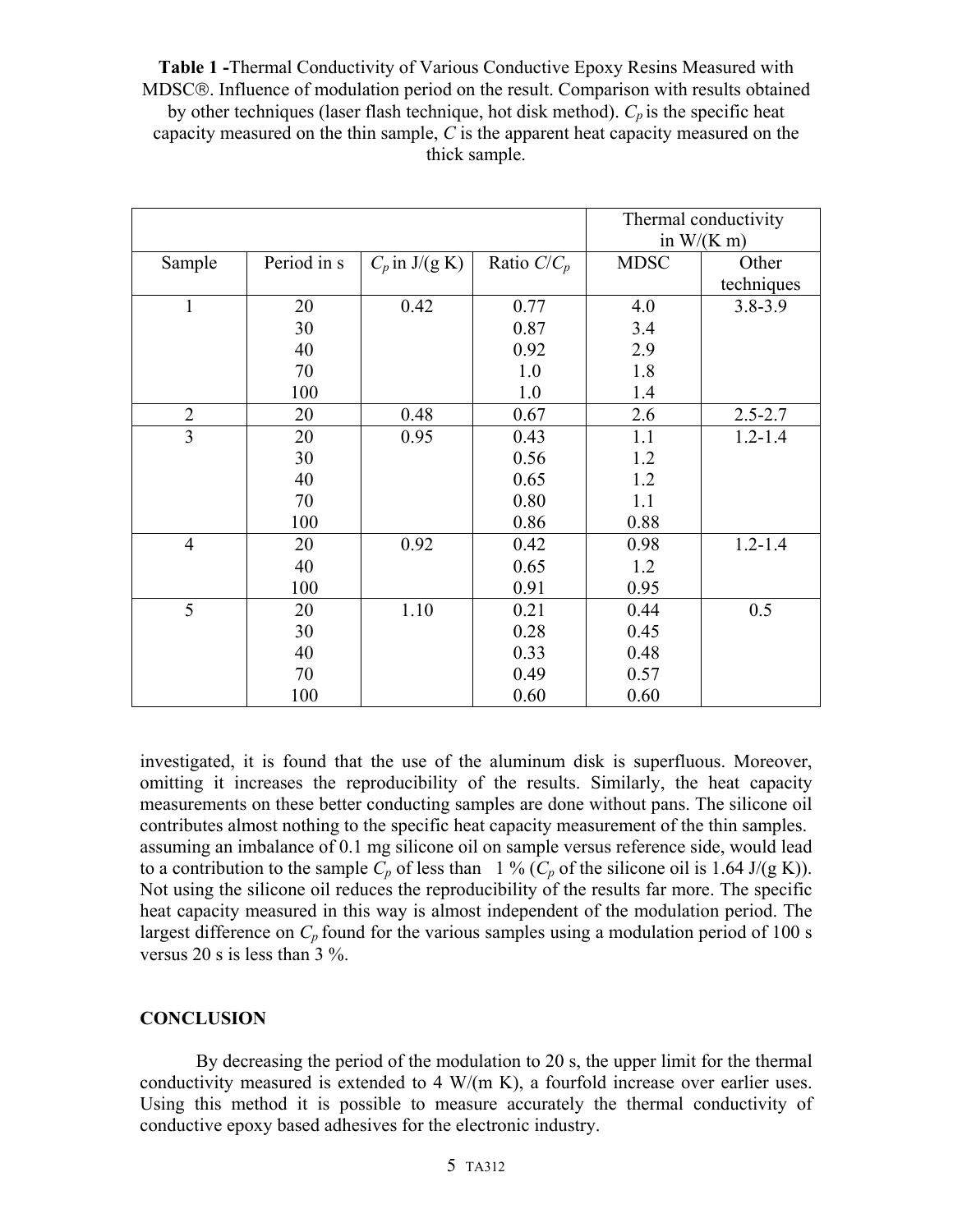# **REFERENCES**

- 1. E1952, "Method for Thermal Conductivity and Thermal Diffusivity by Modulated Temperature Differential Scanning Calorimetry", ASTM International, West Conshohocken, PA.
- 2. S.M. Marcus and R.L. Blaine, "Thermal Conductivity of Polymers, Glasses and Ceramics by Modulated DSC", *Thermochimica Acta*, **1994**, 243, pp. 231-239.
- 3. R.L. Blaine and S.M. Marcus, "Derivation of Temperature Modulated DSC Thermal Conductivity Equations", *Journal of Thermal Analysis*, **1998**, 54, pp. 467-476.
- 4. S.M. Marcus and R.L. Blaine, "Thermal Conductivity of Polymers, Glasses and Ceramics by Modulated DSC", TA Instruments TA086.
- 5. Kittel and Kroemer, *Thermal Physics*, 2nd Edition, pp. 424-427.
- 6. R.L. Danley, "New Modulated DSC Measurement Technique", *Thermochimica Acta*, **2003**, 402/1-2, pp. 91-98.
- 7. R.L. Danley and P.A. Caulfield, "DSC Baseline Improvements Obtained by a New Heat Flow Measurement Technique", *Proceedings of the 29th Conference of the North American Thermal Analysis Society,* **2001**, pp. 667-672.
- 8. R.L. Danley and P.A. Caulfield, "DSC Resolution and Dynamic Response Improvement Obtained by a New Heat Flow Measurement Technique". *Proceedings 29th Conference of the North American Thermal Analysis Society,* **2001**, pp. 673-678.
- 9. L.C. Thomas, "Practical Benefits of Using Heat Capacity Versus Heat Flow Signals", *Proceedings of the 29<sup>th</sup> Conference of the North American Thermal Analysis Society,* **2001**, pp. 818-823.
- 10. R.L. Blaine and R.B. Cassel, "Precision and Bias of the ASTM Test E1952 for Thermal Conductivity by Modulated Temperature DSC", TA Instruments TA265.

# **KEYWORDS**

Adhesives, differential scanning calorimetry, epoxies, modulated differential scanning calorimetry, thermal conductivity, thermoset polymers